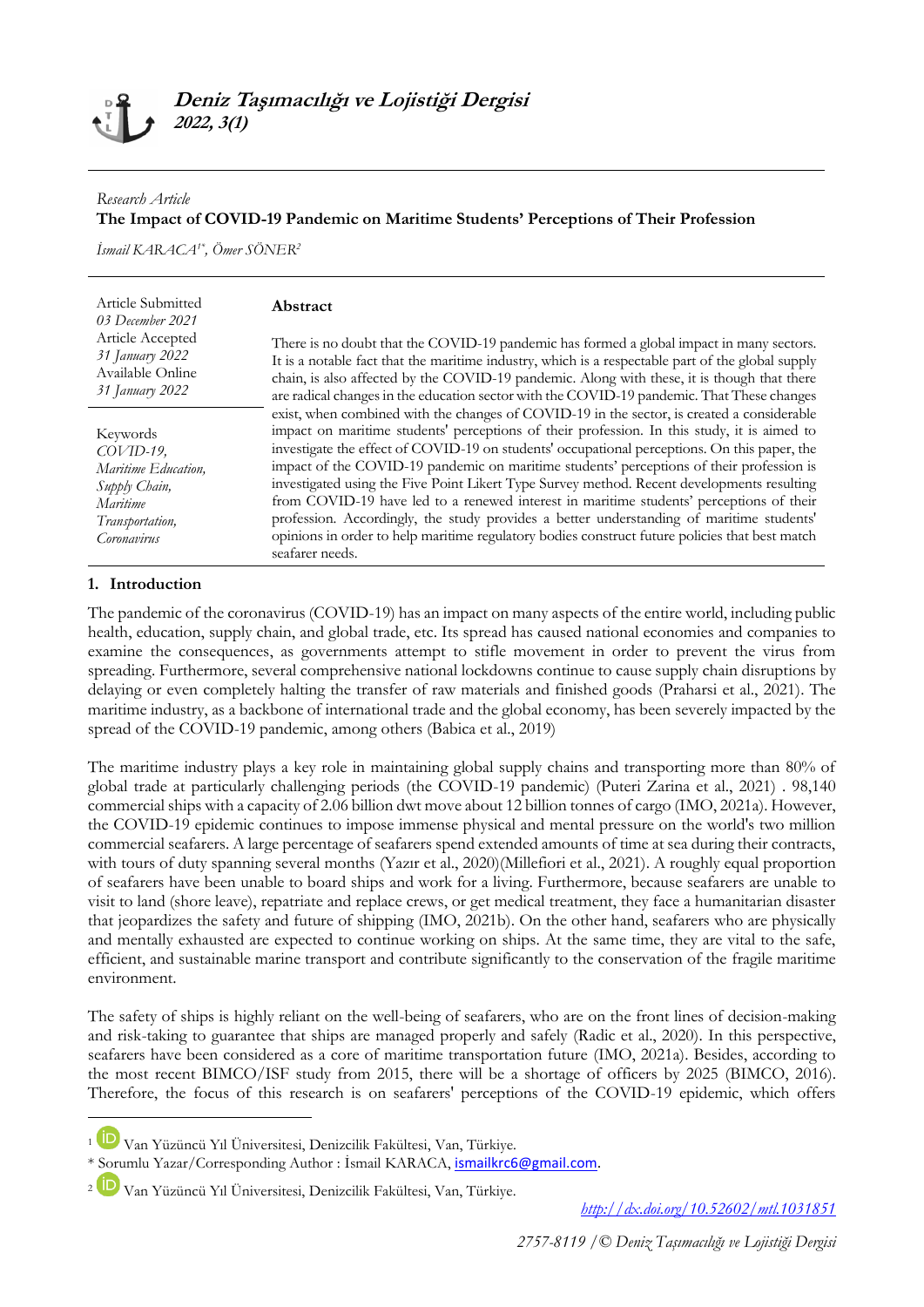significant difficulties in terms of the human aspect of shipping, such as the safety and security of life on board ships, as well as seafarers' well-being. The assessment of seafarers' perception of the COVID-19 pandemic is of paramount importance in the development of the global supply chain and maritime transportation future. Its key advantages are that it emphasizes deduction and assists the decision-maker in identifying present difficulties, allowing for apparently more reasonable and even-handed decisions.

The articles should clearly state the problem, motivation, aim and significance of the study in the introduction part. The article structure is expected to has a flow as introduction, methodology, theory/calculations, application results, discussion and results, references and appendix.

## **2. Evaluation of COVID-19 Pandemic Impacts on Maritime Education and Maritime Students' Perception of Profession**

For evaluation of COVID-19 pandemic impacts on maritime education and maritime students' perception, maritime training will be evaluated primarily with quality indicators, then the impact of the COVID-19 pandemic on maritime training will be evaluated. Evaluation of COVID-19 pandemic impacts on maritime education and maritime students' perception will be achieved by combining these assessments and new items.

Satisfaction is one of the important quality indicators for education. Almost every educational institution measures this quality indicator regularly. There are also studies in the literature measuring the satisfaction of maritime students (Puteri Zarina et al., 2021)(Anita Gudelj, Jeļena Liģere, Inga Zaitseva-Pärnast, 2021)(Reyes & Reyes, 2019). However, this indicator may vary even regionally and temporally. In Turkey, It is thought that Maritime students are satisfied for their education like the others country.

## *H1: Maritime students are generally satisfied with the training they have received in Turkey.*

To be Mariner are need to take international profession education. Because it has international maritime qualifications. Also training standards for these qualifications are determined by international authorities. The determined education standards are also applied by the countries. In this way, the training continues in a loop. The awareness of the students, who are the outputs of maritime education institutions, of the trainings they have received and the qualifications they have gained has been used as a quality criterion (Kalnina & Priednieks, 2017). It is expected that seafarers who receive education in accordance with international standards will be aware of their qualifications before they graduate.

## *H2: Maritime students graduate knowing their proficiencies of maritime profession*

COVID-19 has changed many things in our daily life. However Education planning needs to tolerate the changes that come with COVID-19. This planning is important for education has more practical training, such as maritime training. New technological developments have also been seen in the Turkish maritime education industry, which is experiencing difficulties with COVID-19 (Nas, 2021)]. Therefore, it is considered that maritime training planning is done well during the COVID-19 process.

## *H3: Planning for maritime education was done well enough during the COVID-19 pandemic process*

The bad effects of COVID-19would be seen years later. It is only possible to comment and evaluate on this topic at the moment. There are studies investigating the effects of COVID-19 on Maritime education (Demirel, 2021)(Milić-Beran et al., 2021)(Ochavillo, 2020). Also, it is possible to make a comment that COVID-19 will have bad effects on Maritime education.

## *H4: COVID-19 pandemic has worse effects on maritime education*

With the COVID-19pandemic, health and supply chain related problems have emerged in maritime transportation, as Imo also reported (World Customs Organization, 2020). Personnel Exchange Problems, Operational Problems, Problems Related To Quarantine Conditions and Workload By Increasing Health Measures are problems brought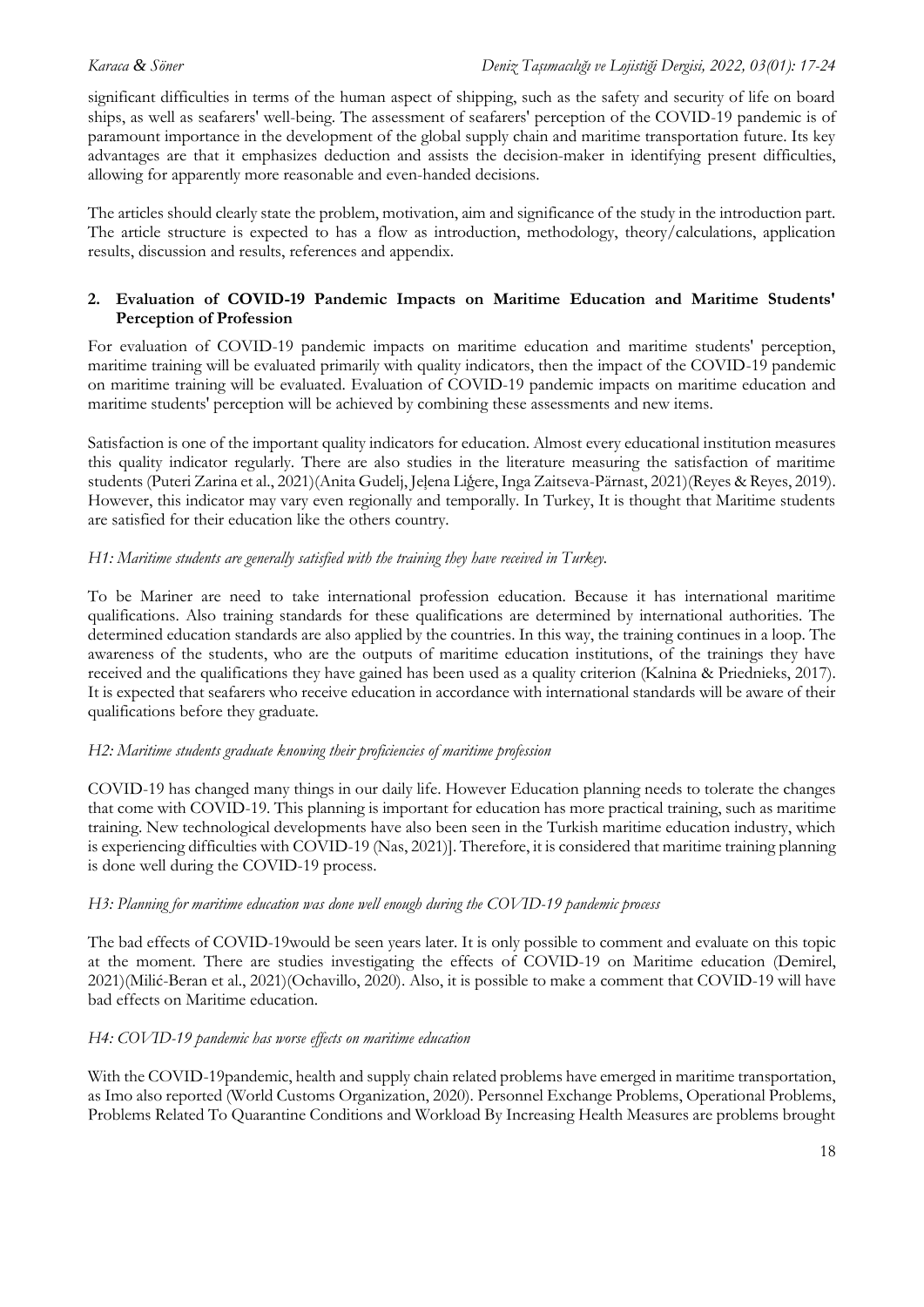by COVID-19 (Article et al., 2022). Students who will enter the industry in a few years are expected to be aware of these problems.

*H5: Maritime students are familiar with the problems posed by the COVID-19 pandemic in maritime*

The maritime industry, maritime vocational education and personal life experiences have an impact on the maritime profession perceptions of maritime students COVID-19 affected all of them. It is expected that the changes in education with COVID-19, the problems experienced in the maritime industry and the health problems that the students may experience together with them could cause a change in the perception of the profession of maritime students.

#### *H6: The COVID-19 pandemic has had an impact on the maritime students' perceptions of profession*

In this study, there is evaluation of the impact of the COVID-19 pandemic on maritime education and maritime students' perception of profession. Therefore there is studied on H1,H2,H3,H4,H6.

## **3. Method and Material**

## **a. Data Collection**

After the hypotheses are defined, scales suitable for the hypotheses are determined: Evaluation of education, Perceptions of profession, COVID-19 and education and COVID-19 and perceptions of maritime profession. "Five point Likert type survey" method is used to research the hypotheses. Shown in Appendix, Five point Likert type survey occur with 47 statements from strongly agree (5) to strongly disagree (1).



Target group of our study is maritime students of high school, associate degree, bachelor degree, advanced degree. We are making investigations for Turkey. In our study, convenience sampling, one of the nonprobability sampling methods, has been used. The survey is implemented to the participants via internet (Karaca, 2021). A questionnaire was applied to 172 participants from different levels. Our sampling group is it. The categorical distribution of the participants' demographic and about their maritime training information is given in Table 1. Considering the capacities of maritime education institutions in Turkey, it is possible to say that our sample group represents target group. Information about their COVID-19 history is also given in Figure 1. The majority of our participants and their family did not have health problems due to COVID-19.

The majority of our participants are male, undergraduate students and their ages is between 18-23. The classes are almost equally spaced according to information.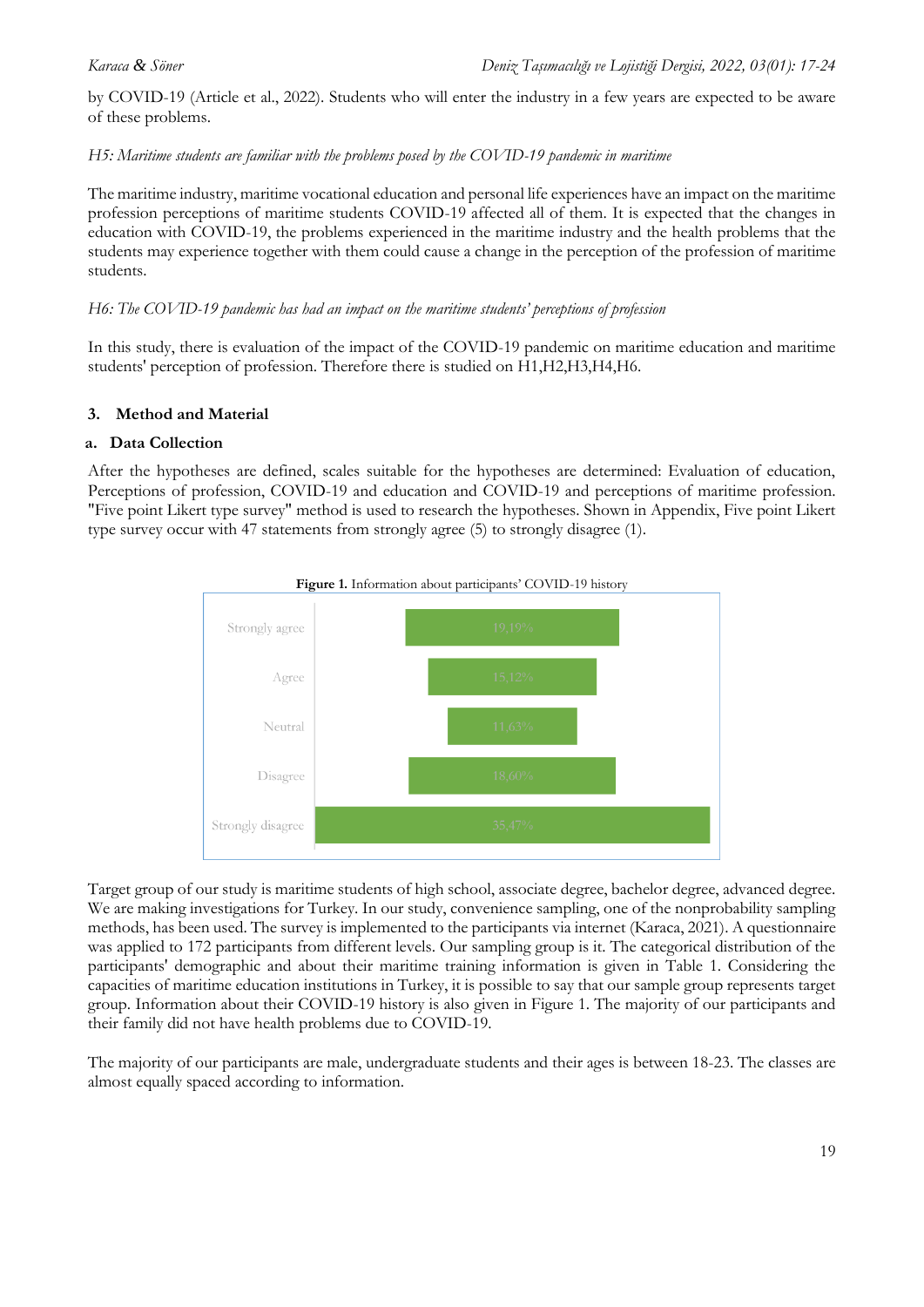| Age (Number of student) | <b>Sex</b>       | Student                             | <b>Class</b>               |
|-------------------------|------------------|-------------------------------------|----------------------------|
| $13-17(18,60\%)$        | Man $(93,02\%)$  | Student of high school (21,51%)     | Preparatory $(16,86\%)$    |
| $18 - 23(70,35\%)$      | Woman $(6,98\%)$ | Student of associate degree (6,40%) | 1st year $(22,09\%)$       |
| $24-30(9,30\%)$         |                  | Student of bachelor degree (69,77%) | 2st year $(18,02\%)$       |
| $30 + (1,74\%)$         |                  | Student of advanced degree (2,32%)  | 3st year (17,44%)          |
|                         |                  |                                     | 4st year and more (25,58%) |

**Table-1.** The categorical distribution of the participants' demographic and about their maritime training information

#### **i. Analysis**

The scales used in this study is determined firstly so the existing scales in the literature are not used. For this reason, reliability and validity analysis of the scales are carried out. For This analysis, IBM SPSS Statistics 20 is used. For Reliability analysis, Cronbach's coefficient alphas is used. Value of number of items, mean, variance, standard deviation and Cronbach's Alpha is given for all scales in table 2 for reliability analysis. Results are acceptable.

| <b>Table-2.</b> Reliability analysis results for every scale |                    |        |          |                       |                     |
|--------------------------------------------------------------|--------------------|--------|----------|-----------------------|---------------------|
| Scale                                                        | Number of<br>items | Mean   | Variance | Standard<br>deviation | Cronbach's<br>Alpha |
| <b>Evaluation of education</b>                               |                    | 19,8   | 32,520   | 5,703                 | ,827                |
| Perceptions of profession                                    | 12                 | 35.99  | 79.269   | 8.903                 | ,817                |
| COVID-19 and education                                       | 16                 | 44,92  | 160,859  | 12,683                | ,862                |
| COVID-19 and perceptions of maritime<br>profession           | 13                 | 38.44  | 101,546  | 10,077                | ,851                |
| Total                                                        | 47                 | 138.43 | 1152,223 | 33,944                | 948.                |

For Validity Analysis, Factor Analysis is used. Value of number of items, KMO value, Cumulative (%) rotation and number of component. KMO values are acceptable, Cumulative (%) rotation is reasonable given for all scales in table 3. Scales includes various components but number of items and participants are not sufficient.

| Table-3. Validity analysis results for every scale |           |       |                    |             |
|----------------------------------------------------|-----------|-------|--------------------|-------------|
| Scale                                              | Number of | KMO   | Cumulative $(\% )$ | Number of   |
|                                                    | items     | value | rotation           | component   |
| <b>Evaluation of education</b>                     |           | .836  | 74,394             | 2 component |
| Perceptions of profession                          | 12        | ,837  | 66,795             | 3 component |
| COVID-19 and education                             | 16        | .824  | 65,739             | 4 component |
| COVID-19 and perceptions of maritime<br>profession | 13        | .828  | 67,986             | 3 component |
| Total                                              | 47        | .883  | 69,095             | 9 component |

## **4. Finding and Results**

In this section, findings and results regarding the survey outputs is presented.



Student satisfaction rates by school is shown in Figure 2. According to this figure that Students are generally satisfied with their education.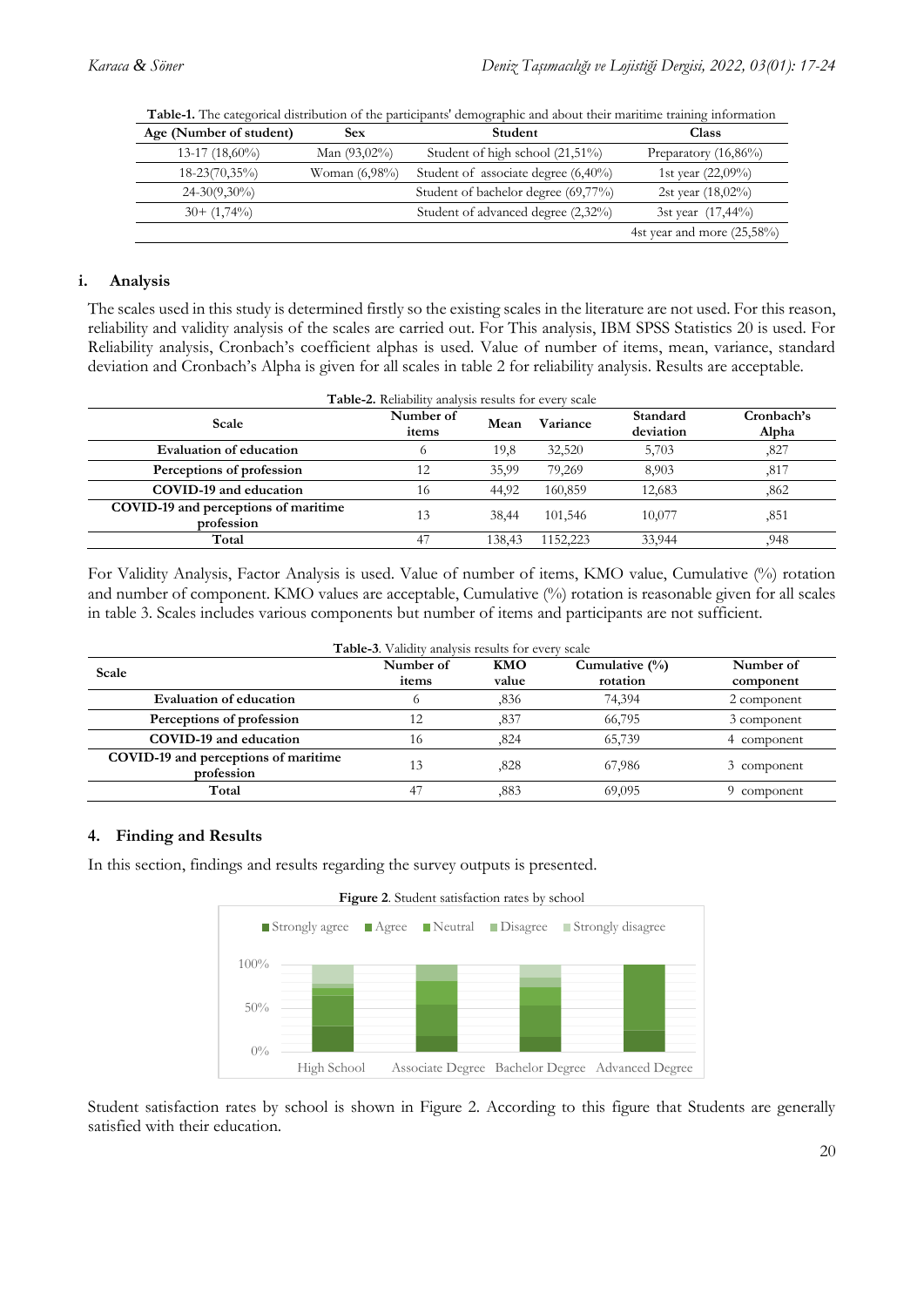

**Figure 3**. Student professional awareness rates by school

Student professional awareness rates by school is shown in Figure 3. According to this figure that Students are generally aware of their professional qualifications. It is noticed that the youngest students are undecided on this question because they are new to maritime training.

**Figure 4.** Student opinion rates about that for maritime education on COVID-19 pandemic, institutes are managed process very well



Student opinion rates about that for maritime education on COVID-19 pandemic, institutes are managed process very well is shown Figure 4. When the answers of undergraduate and high school students with a higher number of participants are evaluated, it is seen that the rates are evenly distributed. We can say that the opinions of the students on this subject are evenly distributed. In short, it can be said that students are undecided about educational institutions manage very well the COVID-19 Pandemic process.

Student opinion rates about that for COVID-19 has worse effect for maritime education is shown Figure 5. According this figure, It can be said that students are undecided about the fact that maritime education is badly affected by COVID-19.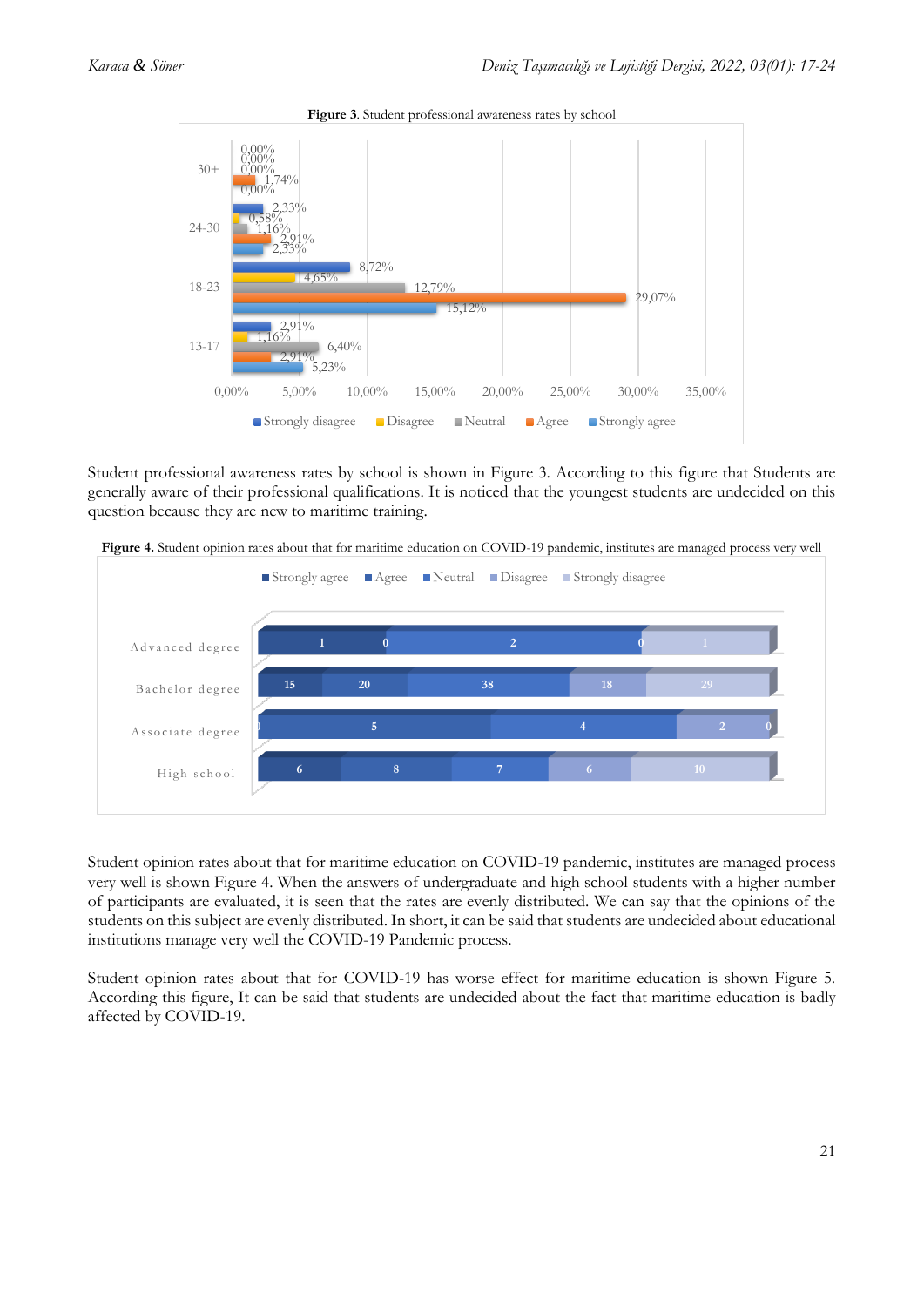

**Figure 5**. Student opinion rates about that for COVID-19 has worse effect for maritime education

**Table-4.** Student opinion rates about problems in maritime industry occurred with COVID-19

|                      | Personnel exchange<br>problems | Operational<br>problems | Problems related to<br>quarantine conditions | Workload by increasing<br>health measures |
|----------------------|--------------------------------|-------------------------|----------------------------------------------|-------------------------------------------|
| Strongly             | 29,65%                         | 9,88%                   | 13,95%                                       | $12,21\%$                                 |
| agree                |                                |                         |                                              |                                           |
| Agree                | 19.19%                         | $25,00\%$               | 23,26%                                       | $13.95\%$                                 |
| Neutral              | $25,00\%$                      | $34,30\%$               | 31,40%                                       | 26,74%                                    |
| <b>Disagree</b>      | 8,72%                          | 15,70%                  | 13.95%                                       | $25,00\%$                                 |
| Strongly<br>disagree | 17,44%                         | 15.12%                  | 17,44%                                       | 22,09%                                    |

With COVID-19 pandemic, it is occurred problems maritime industry. It is possible to divide these problems into four categories: Personnel exchange problems, operational problems, problems related to quarantine conditions and workload by increasing health measures. Student opinion rates about problems in maritime industry occurred with COVID-19 is given Table 4. Students generally strongly agree that there are personnel exchange problems, but strongly disagree with there is a problem about workload by increasing health measures. About there are operational problems and problems related to quarantine condition, students mostly agree.



**Figure 6**. Student opinion rates about that for not practising maritime profession in the event of similar pandemic

Student opinion rates about that for not practising maritime profession in the event of similar pandemic is shown Figure 6. This figure showed that the pandemic did not affect the profession perceptions of maritime students. Most of students gave a clear answer to the question that they would not do their job in the event of a similar pandemic but There are also undecided students.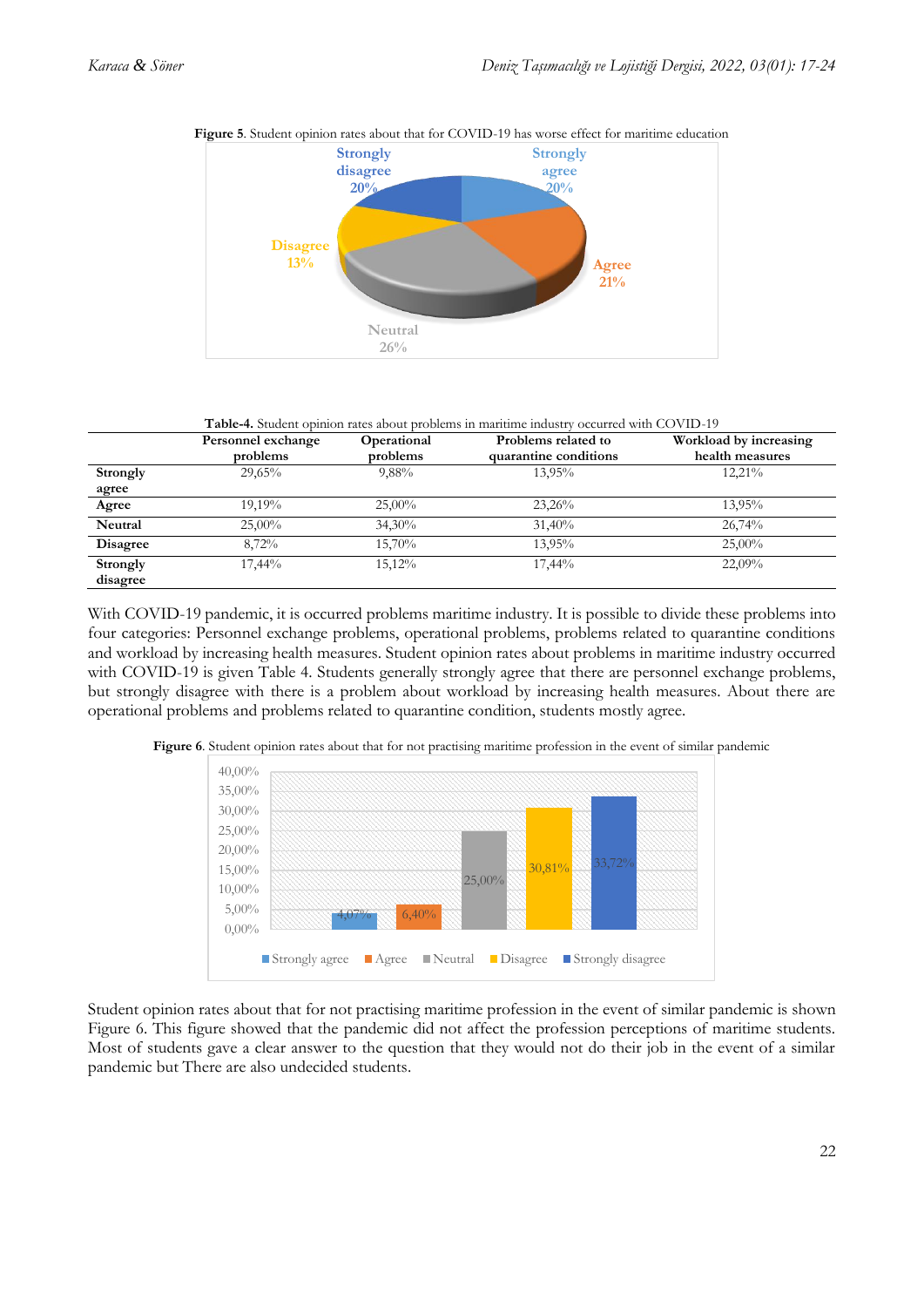## **5. Conclusions**

The spread of the COVID-19 pandemic, among other things, has had a significant influence on the marine sector, which is a backbone of international trade and the worldwide economy. More importantly, the COVID-19 epidemic continues to put enormous physical and emotional strain on the world's two million commercial mariners. Therefore, there has been increased interest in maritime students' opinions of their profession. The current research is specifically designed to evaluate the maritime students' perceptions to support and assist regulators to design future regulations in a manner that best suits seafarer needs. The study's findings contribute to the maritime literature in various ways. Firstly, the study enhancing our understanding of maritime students' perceptions. The second contribution of this study is to encourage focused regulatory activity by providing a clear understanding of the current situation. Finally, when the findings of this study and the literature are compared, Although the effects of COVID-19 on the maritime profession have been explained in the literature, it has been demonstrated by this study that maritime students are not fully aware of these effects. Despite the fact that the current study only included a small sample of participants, the findings suggest that future crises should be handled more delicately, considering the international challenges that seafarers have to deal with. This issue is extremely relevant in the context of the projected officer shortages. It would be inspiring to see future research that looked at the worldwide perspective.

## **References**

- Anita Gudelj, Jeļena Liģere, Inga Zaitseva-Pärnast, A. Z.-F. (2021). Survey Of Maritime Student Satisfaction: A Сase Study On The International Student Survey To Identify The Satisfaction Of students In Mathematical Courses. Педагогика, 93(6s), 9–23.
- Article, R., Alamoush, A. S., Ballini, F., & Ölçer, A. I. (2022). Ports, maritime transport, and industry: The immediate impact of COVID-19 and the way forward. Maritime Technology and Research, 4(1), 250092– 250092. https://doi.org/10.33175/MTR.2022.250092
- Babica, V., Sceulovs, D., & Rustenova, E. (2019). Digitalization in Maritime Industry: Prospects and Pitfalls. 20– 27. https://doi.org/10.1007/978-3-030-39688-6\_4
- BIMCO. (2016). BIMCO/ICS Manpower Report predicts potential shortage of almost 150,000 officers by 2025. https://www.bimco.org/news/priority-news/20160517\_bimco\_manpower\_report
- Demirel, E. (2021). Impact of Covid 19 Pandemic on Maritime Education and Training. DEMIREL, E. Impact of Covid 19 Pandemic on Maritime Education and Training. https://www.researchgate.net/publication/352836776
- IMO. (2021a). Spotlighting the role of seafarers on World Maritime Day. https://www.imo.org/en/MediaCentre/PressBriefings/pages/World-Maritime-Theme-2021.aspx
- IMO. (2021b). World Maritime Theme 2021. https://www.imo.org/en/About/Events/Pages/World-Maritime-Theme-2021.aspx
- Kalnina, R., & Priednieks, V. (2017). Proficiency improvement method in maritime education. WMU Journal of Maritime Affairs. https://doi.org/10.1007/s13437-016-0112-x
- Karaca, İ. (2021). Anket Form Google Formlar. https://docs.google.com/forms/d/1YcSvVneR2ozwyyID4lzmQUd41YZ0xr3ZJsfFnUBlRaQ/edit
- Milić-Beran, I., Milošević, D., & Šekularac-Ivošević, S. (2021). TEACHER OF THE FUTURE IN MARITIME EDUCATION AND TRAINING. Knowledge International Journal, 46(1), 119–125. http://ikm.mk/ojs/index.php/KIJ/article/view/5148
- Millefiori, L. M., Braca, P., Zissis, D., Spiliopoulos, G., Marano, S., Willett, P. K., & Carniel, S. (2021). COVID-19 impact on global maritime mobility. Scientific Reports 2021 11:1, 11(1), 1–16. https://doi.org/10.1038/s41598-021-97461-7
- Nas, S. (2021). Transformation of Maritime Education into Distance Online Education. https://doi.org/10.4274/jems.2021.63626
- Ochavillo, G. S. (2020). A Paradigm Shift of Learning in Maritime Education amidst COVID-19 Pandemic. International Journal of Higher Education, 9(6), 164–177. https://doi.org/10.5430/ijhe.v9n6p164
- Praharsi, Y., Abu, M., In, J. ', Suhardjito, G., & Wee, H. M. (2021). The application of Lean Six Sigma and supply chain resilience in maritime industry during the era of COVID-19. International Journal of Lean Six Sigma. https://doi.org/10.1108/IJLSS-11-2020-0196

Puteri Zarina, M. K., Hamid, S. H. A., Dahalan, W. M., Jainal, N., & Yahaya, A. (2021). Maritime Students'